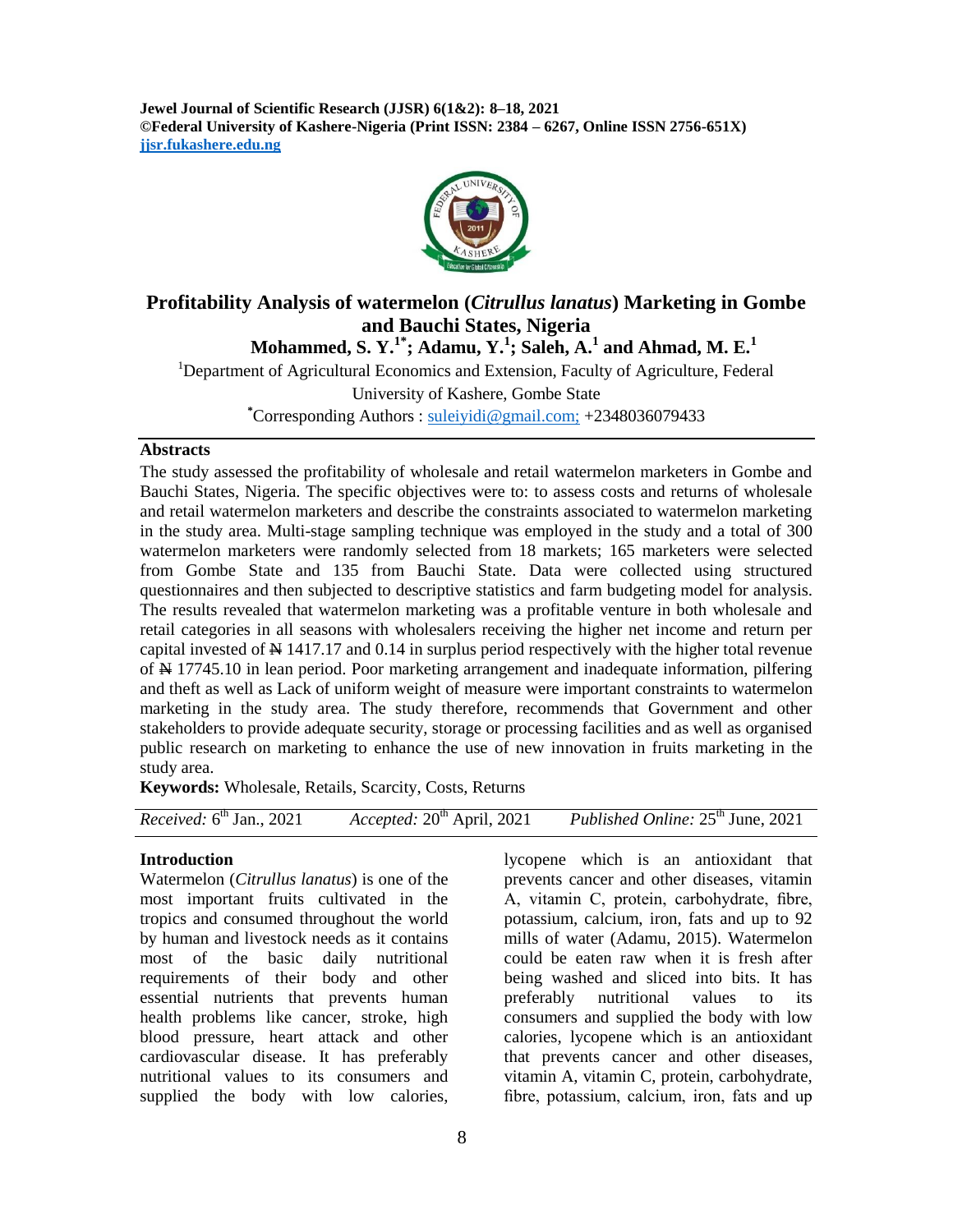to 92 mills of water. These are all necessary for good health and development of human and livestock needs. Hence, it is referred to as to "the chief of the world's luxuries and king over all fruit of the earth" (Adamu *et al.,* 2015). Agricultural marketing involves the performance of all the business activities involved in the flow of agricultural products and services from the initial points of agricultural production until they reach the hands of the ultimate consumers. It is interested in everything that happens to crops as it leaves the farm gate; making decision, taking actions and bearing the responsibility of the action (Haruna *et al.,* 2012). Agricultural marketing also articulates all processes that take place from when the farmer plans to meet specified demands and market prospects to when the producers finally gets it to the consumers. It also recognises the mutual independence between farmers and marketing middlemen which is the whole essence of marketing in management decision making (Haruna *et al.,* 2012). The marketing cost describe as the actual expenses incurred in the performance of the marketing functions as a commodity moves from the farmer (producer) to the final consumer. It also includes the wages, costs of transportation, overhead costs and fees paid for services, handling of marketing charges, costs of assembling, processing, and distribution, and other running costs. Costs in processing and marketing of agricultural products are grouped basically into two; the fixed costs and the variable costs (Olukosi and Isitor, 2004). Marketing encourages production, which serves as motivating force in promoting specialisation and capital formation as well as instrument for income generation to individuals and foreign exchange earnings to the nation. Therefore, this implies that a detailed marketing knowledge and research on where, when, what and for how much investment could be made in production by individuals, groups, as well as Local, State and Federal Governments. Also the marketers would be able to appreciate their returns as revealed by (Mohammed, 2010). A proper functioning market is generally

perceived as the best organisational structure to achieve more efficient production and consumption decisions (Atman, 2008). There are few studies on Water melon marketing in the study area, this justify the need to conduct the research. The results of the study will be useful to Water melon marketers by helping them to improve their marketing activities, thus achieve maximum profit at lesser cost and will also add knowledge to the existing literatures which provide useful information to policy makers, planners of both government and nongovernmental organisations for policy formulations. Results of the study will also be useful as a source of relevant information to other researchers and students for further studies and also serve as a guide to enhance the marketing and distribution of Water melon in Nigeria. There exists a wide gap between production and consumption of agricultural produce, thus marketing serves as a bridge between the two. There are few studies that exist on sweet and water melons marketing. This creates a gap that needs to be filled and necessitate the need for empirical investigation to assess the profitability and the marketing efficiency of the two fruits. Therefore, the study examined the economic analysis of Sweet melon and Water melon marketing in Gombe and Bauchi States, North-Eastern Nigeria. The study therefore, tries to find answers to the following questions.

- i. What are the socio- economic characteristics of the Sweet melon and Water melon marketers in the study are?
- ii. What are the costs, returns and profit in watermelon marketing in the study area?
- iii. What are the constraints to Sweet melon and Water melon marketing in the study area?

The possible answers to these questions among others serves as a basis for taking proper decision regarding the marketing of Water melon which can immensely contribute in reducing the problems of unemployment and make necessary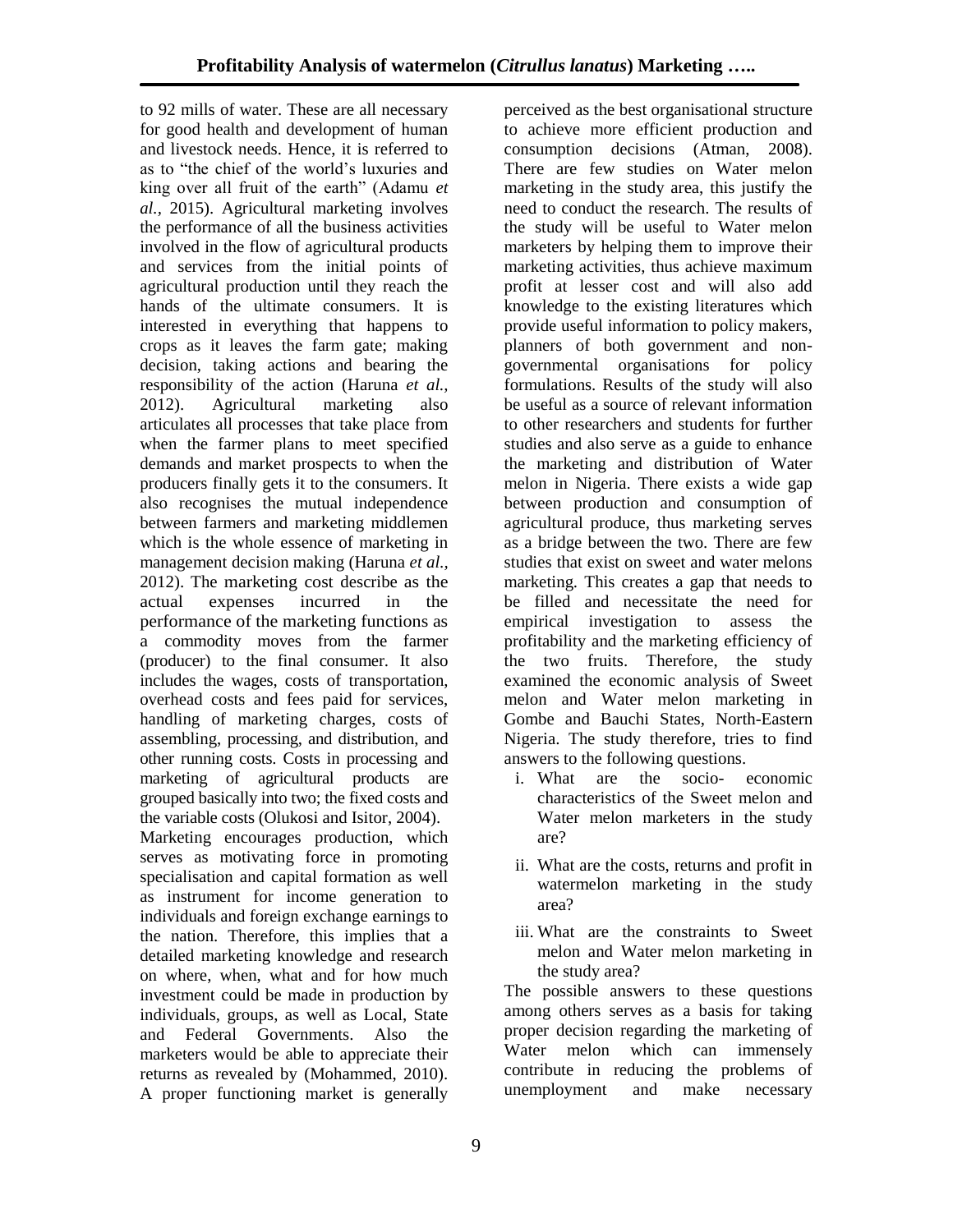adjustment on products efficient marketing system in the study area.

However, the broad objective of the study was to determine the profitability of watermelon marketing in Gombe and Bauchi States. The specific objectives were to; (i) assess costs and returns of wholesale and retail watermelon marketers in the study area, (ii) determine costs, returns and profitability of watermelon marketing in the study area; and (iii) identify and describe the constraints associated to watermelon marketing in the study area.

#### **Materials and Methods**

#### **The Study Area**

Gombe State lies between Latitudes  $10^0$  16' and  $11^{\circ}$  00'N and Longitudes  $11^{\circ}$ 00'E and  $11<sup>0</sup>11$ 'E. It has a land area of 20,265 km<sup>2</sup> with human population of 2,875,042 people as of from 2006 population census; with annual population growth rate of 3.2% (NPC, 2006)**.** The climatic condition of the state is characterised by two distinct seasons dry and wet. The wet season begins from April and ends in October, and the dry season starts in November and last up to March. The mean annual rainfall ranges from 600mm to 1200mm, with the minimum and maximum temperatures of  $22.7^{\circ}$ C and  $33.5^{\circ}$ C respectively, Gombe State Economic Empowerment and Development Strategy (GOSEEDS, 2010). The State is a multiethnic area predominantly occupied by the Fulani, Hausa Tera, and host of others all juxtaposed together. The major income activities of the people include agriculture (farming and livestock rearing), trading and civil work etc. Major crops grown include maize, millet, cowpea, groundnut, fruits and vegetables like okra, tomatoes, pepper, water melon and sweet melon etc. (GOSEEDS, 2010).

Bauchi State lies between Latitudes  $10^0$  17' and  $11^{\circ}$  00'N and Longitudes  $9^{\circ}$  45' E and  $11<sup>0</sup>12$ 'E. It has a land area of 49,119 km<sup>2</sup> with human population of 6,164,964 people as of 2006 population census; with 2.6% annual population growth rate (NPC, 2006). The climatic condition of the state is

characterized by two distinct seasons dry and wet. The wet season begins from May and ends in September, and the dry season starts in October and lasts up to April with the mean annual rainfall that ranges from 600mm to 1300mm. The temperature ranges from  $18.5^{\circ}$ C to  $32^{\circ}$ C as minimum and maximum respectively, with April as the hottest and January as the coldest month, Bauchi State Agricultural development Project [BSADP] (BSADP, 2009). The State is a multi-ethnic area predominantly occupied by Hausa, Fulani, Jarawa, Sayawa and host of other Nigerian tribes living together. The main occupation of the people is farming and the major crops grown in the area include maize, sorghum, millet, rice, cowpea, sweet potato, fruits and vegetables (like tomato, water melon, sweet melon, pepper, cabbage etc.) mainly on small scale level (BSADP, 2004).

### **Sampling Technique and Sample size**

Multi-stage sampling technique was used. Stage one involved the purposive selection of three (3) Local Government Areas each from Bauchi and Gombe States for their popularity in watermelon production. The second stage involved purposive selection of three (3) markets from each Local Government Area, (to arrive at the targeted scope) making 18 markets as they were notable in watermelon marketing in the study areas. However, the last stage involved simple random selection of respondents proportionate to the number of participants in each market. A sample is a representation of the population of study (Otokiti, 2005). However, in determining the sample size appropriate for this study, the Barlett *et al.* (2001), model as modified by Alamu and Olukosi (2010) was used, where 20% was suggested when the population is up to1,000; 10% when the population is up to 5,000 and 5% when the population is up to 10,000. A proportional allocation technique was then used in order to determine the number of sample from each market location. The number of respondents to be sampled will be proportionate to the number of traders in the markets under investigation (Alamu and Olukosi, 2010)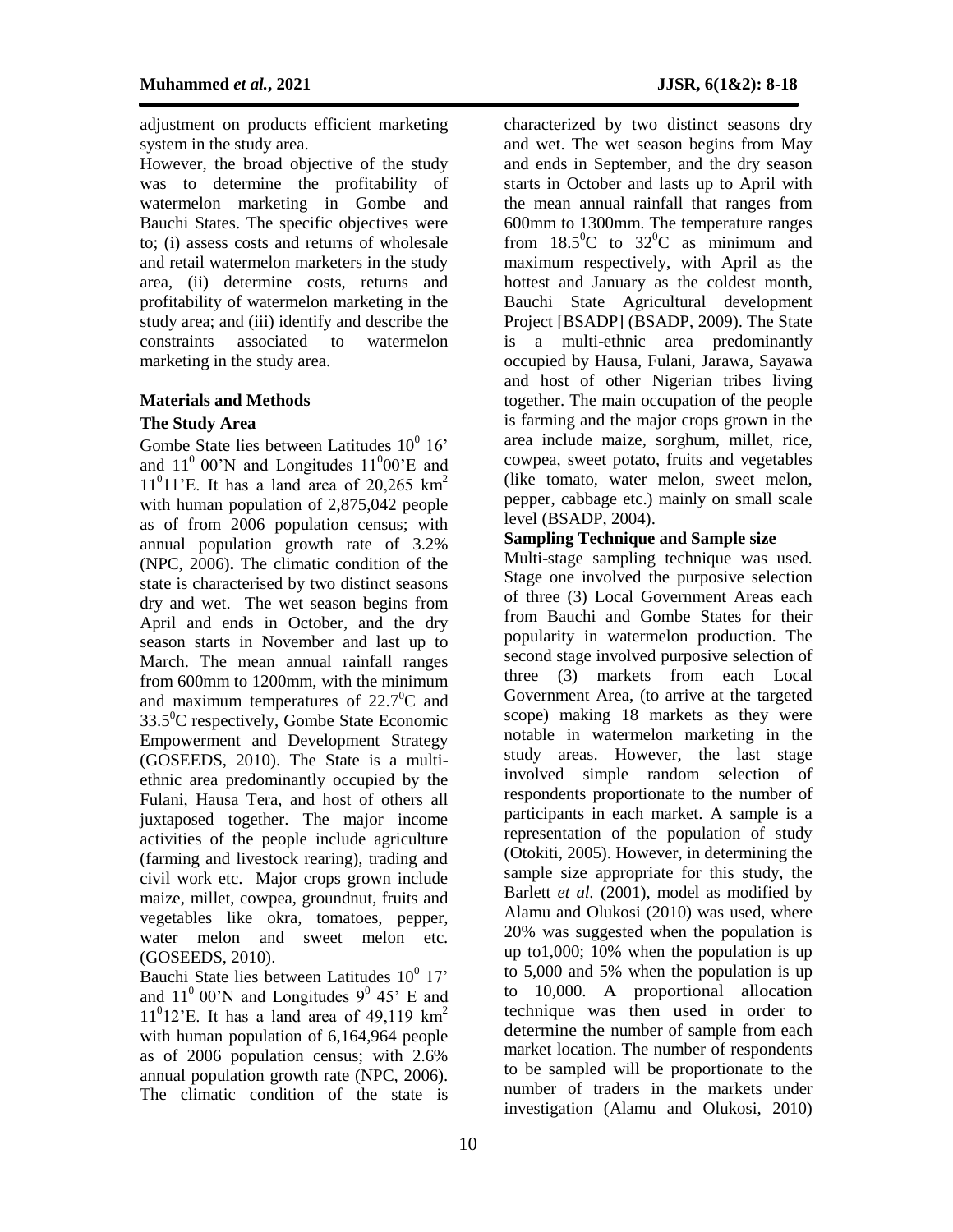and (Wanjru, 2012). In all, three hundred (300) Water melon marketers were randomly selected from a sample frame of 1056 collected from eighteen (18) markets of the study area. The sampling was done based on proportionality factor as adopted from Adebayo, (2008) and was used in this regard as:

$$
S = \frac{p}{p} * \frac{Q}{1}
$$
 ... (1)

where**:**

 $S =$  Sample size

 $p =$  Population of water melonmarketers at each location

 $P =$  Total population of watermelon marketers in the study area

 $Q = \text{Total}$  questionnaires that were administered.

## **Method of Data Collection**

The data for this research were collected from wholesale and retail Sweet melon marketers using structured questionnaires. The data were collected at different periods i.e (at different marketing seasons) where surplus period ranged from the months of September to December, balance period from May to August as well as scarcity period that ranged from January to April of the year calendar.

## **Method of Data Analysis**

*Enterprise budgeting model:* The budgeting model technique was employed so as to estimate costs and returns as well as net profit in the marketing of water melon as applied by (Mohammed *et al*., 2015).

*Descriptive statistics:* The frequency counts, percentages, means, standard deviation and ranking were used to analyse the constraints associated with sweet melon marketing in the study area as applied by (Mohammed *et al.,* 2012).

## **Results and Discussion**

## **Costs and Returns of Wholesale Watermelon Marketers**

Table 2 presented the cost and returns of wholesale watermelon marketers. As shown in the table, variable cost dominated the marketing cost in surplus, balance and scarcity periods with  $\mathbf{\hat{H}}9,874.96$  (95.16%),

*Specification of the Model:*

| TC.     | $=$      | $TFC + TVC$       | $\ldots$ (2) |
|---------|----------|-------------------|--------------|
| NI.     | $\equiv$ | $TR - TC$         | $\dots (3)$  |
| $RCI =$ |          | <b>PROFIT /TC</b> | $\ldots$ (4) |
| where:  |          |                   |              |
| TЛ      |          | $Total$ $oot$     |              |

| TC.        | $\equiv$     | Total cost                 |
|------------|--------------|----------------------------|
| <b>RCI</b> | $\equiv$     | Return on capital invested |
| NI         | $=$          | Net income                 |
| TVC.       | $\alpha = 1$ | Total variable cost        |
| TFC.       | $\equiv$     | Total fixed cost           |
| TR         | $=$          | Total revenue              |

*Depreciation of Fixed Items*: The Total Fixed Costs involved the depreciation on fixed assets and for the purpose of this study straight line method (SLM) was used to determine depreciation value of each of fixed items, such as wheelbarrow, drum/bucket, knife, shade, etc. which when used over a period of time loses value. The straight line method (SLM) was used as advocated by (Adamu *et al.,* 2011). Depreciation can be evaluated using different methods namely: straight line method, sum of the year digits method, declining balance method and annual revaluation method. However, for the purpose of this study, the straight line method (SLM) was viewed appropriate, therefore was adopted and expressed as:

$$
SLM = \frac{Pp-S}{L} \qquad \qquad \dots (5)
$$

where:

| Pp           | $=$ | Purchase price   |
|--------------|-----|------------------|
| <sup>S</sup> | $=$ | Salvage value    |
| Ι.           | $=$ | Useful life span |

 $\mathbb{R}12,637.59$  (94.38%) and  $\mathbb{R}15,866.38$ (94.18%) respectively. The fixed cost incurred was found to be  $\overline{M}$ 505.07 (4.86%), New 155.33 (5.65%) and New 14982.42 (5.86%) in respect of surplus, balance and scarcity periods respectively. This is in line with the work of Adamu *et al*. (2011) on Profitability of Watermelon Production and Marketing in Kirfi Local Government Area of Bauchi State, Nigeria and Haruna *et al*. (2012) on Economics Analysis of Fresh Tomato Marketers in Bauchi Metropolis of Bauchi state, Nigeria, that variable costs dominated the entire marketing cost of their respondents which contributed N4,731.87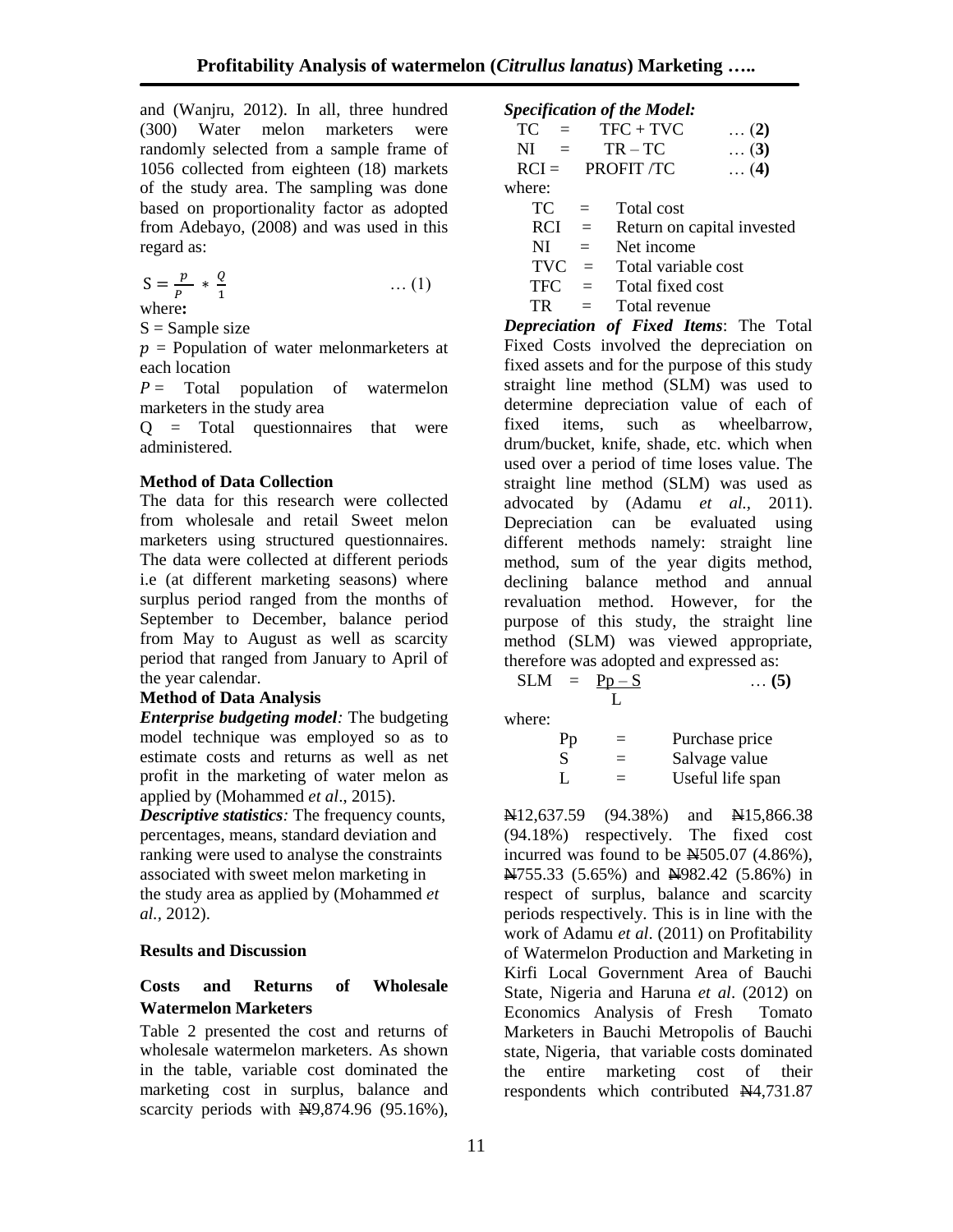(97.20%) and N68,600.00 (99.99%) respectively as compared to the fixed cost. The result further depicts that marketers realised the highest total revenue of N<sub>17</sub>,745.10 during the scarcity period followed by  $\frac{N}{4}14,697.51$  and  $\frac{N}{4}11,797.20$  in respect of balance and surplus periods respectively. This might be as a result of availability of the products during the balance and its insufficient in the surplus period. The marketers obtained more profit and higher returns per capital invested of  $N1,417.17$  and 0.14,  $N1,304.59$  and 0.10 in surplus. and balance periods respectively. Compared to  $\overline{N896.30}$  and 0.05 amounts realised in the scarcity period. The returns per capital invested of 0.14, 0.10 and 0.05

means that marketers realised the profit of 14kobo, 10kobo and 0.5kobo in every naira they invested in watermelon marketing in respect of surplus, balance and scarcity periods respectively. This is lower than 0.58, 0.36 and 0.16 returns realised by Adamu *et al.* (2011), Adesina (2013) on Marketing Analysis of Pineapple in Surulere and Ogo-Oluwa Local Governments Area of Oyo-State, Nigeria and Sajo (2015) on Economic Analysis of Onion Marketing in Gombe Local Government Area, Gombe State, Nigeria respectively; in their study areas and 0.14 is higher than 0.13 as recorded by Mohammed *et al.* (2012) on Marketing of Fresh and Dried Tomato in Kano Metropolis, Nigeria.

| States/LGA's           | <b>Markets</b><br><b>Sample Frame</b> |                  |                    |            | <b>Total No. of</b><br>marketers<br>selected |  |  |
|------------------------|---------------------------------------|------------------|--------------------|------------|----------------------------------------------|--|--|
|                        |                                       |                  | <b>Wholesalers</b> |            |                                              |  |  |
| <b>A. Gombe State</b>  |                                       | <b>Retailers</b> |                    |            |                                              |  |  |
| 1.Balanga              | 1.Daban Magariya                      | 96               | 12                 | 15         | 27                                           |  |  |
|                        | 2.Gelengu                             | 121              | 10                 | 24         | 34                                           |  |  |
|                        | 3.Talasse                             | 54               | 6                  | 10         | 16                                           |  |  |
| 2. Yamaltu - Deba      | 1.Dadin Kowa                          | 73               | 6                  | 15         | 21                                           |  |  |
|                        | 2.Kuri                                | 31               | $\boldsymbol{0}$   | 9          | 9                                            |  |  |
|                        | 3.Kwadon                              | 36               | $\boldsymbol{0}$   | 10         | 10                                           |  |  |
| 3.Gombe                | 1.Gombe Central                       | 106              | 6                  | 24         | 30                                           |  |  |
|                        | 2. Gombe Old                          | 32               | $\boldsymbol{0}$   | 9          | 9                                            |  |  |
|                        | 3.Pantami                             | 30               | $\boldsymbol{0}$   | 9          | 9                                            |  |  |
|                        | <b>Total</b>                          | 579              | 40                 | 125        | 165                                          |  |  |
| <b>B.</b> Bauchi State |                                       |                  |                    |            |                                              |  |  |
| 1.Bauchi               | 1.Muda Lawal                          | 57               | 5                  | 11         | 16                                           |  |  |
|                        | 2.Kangere                             | 31               | $\mathbf{0}$       | 9          | 9                                            |  |  |
|                        | 3.Yelwa                               | 29               | $\mathbf{1}$       | 7          | 8                                            |  |  |
| 2.Kirfi                | 1.Bara                                | 111              | 5                  | 27         | 32                                           |  |  |
|                        | 2.Badara                              | 62               | $\overline{2}$     | 14         | 16                                           |  |  |
|                        | 3.Cheledi                             | 57               | $\mathbf{0}$       | 16         | 16                                           |  |  |
| 3.Misau                | 1.Dabigi                              | 34               | $\boldsymbol{0}$   | 10         | 10                                           |  |  |
|                        | 2.Misau                               | 51               | 1                  | 14         | 15                                           |  |  |
|                        | 3.Zindi                               | 45               | 1                  | 12         | 13                                           |  |  |
|                        | <b>Sub-Total</b>                      | 477              | 15                 | <b>120</b> | 135                                          |  |  |
| <b>Grand Total</b>     |                                       | 1056             | 55                 | 245        | 300                                          |  |  |

**Table 1: Selection Procedure of Watermelon Marketers in Gombe and Bauchi States**

**Source:** Pilot survey, 2015-2016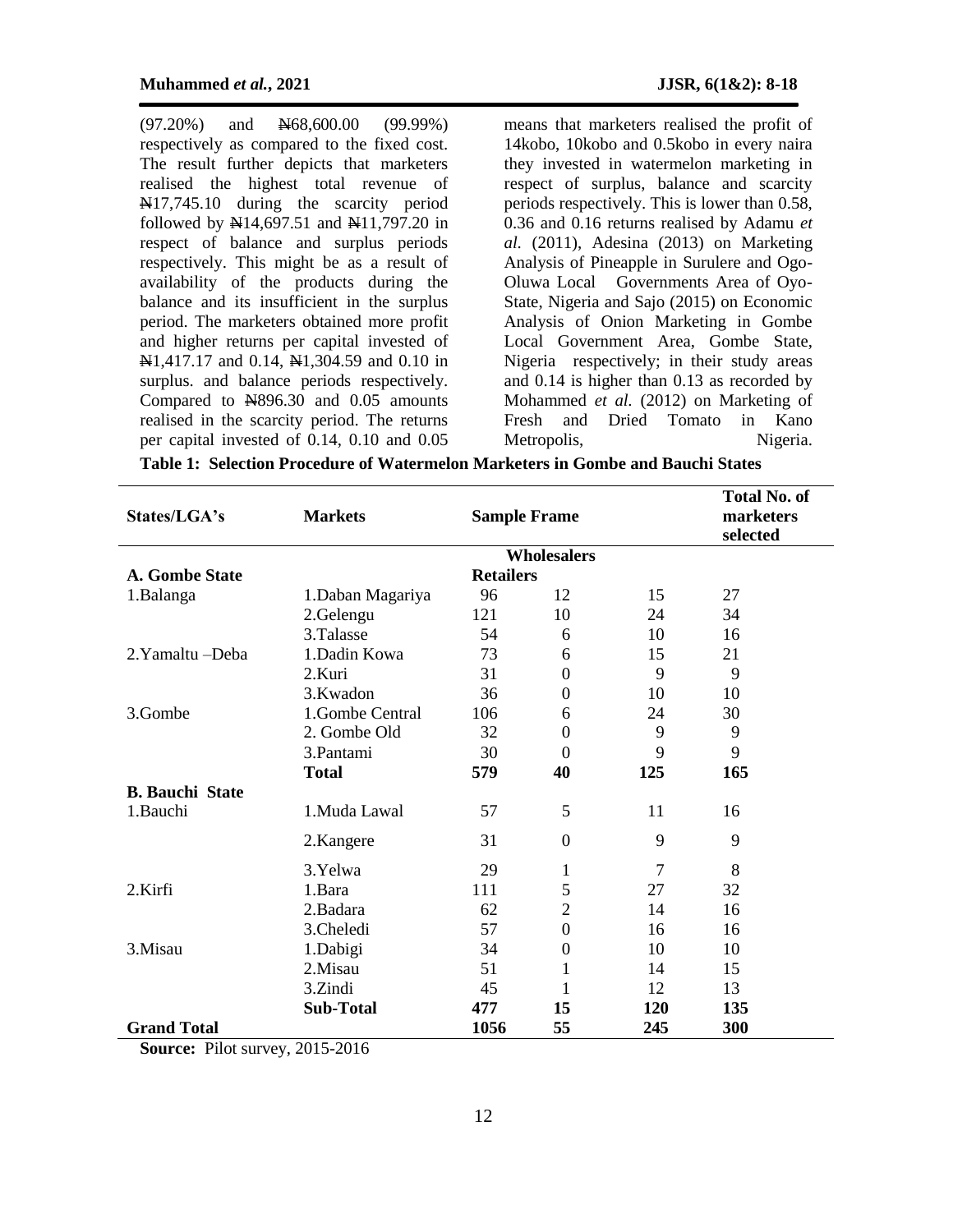| <b>Table 2.</b> Cost and Feturits of wholesale watermelon marketers $(n-300)$ | <b>Surplus period</b> |        | <b>Balance period</b> | <b>Scarcity period</b> |              |        |
|-------------------------------------------------------------------------------|-----------------------|--------|-----------------------|------------------------|--------------|--------|
| <b>Variables</b>                                                              | Value N/pyramid       | (%)    | Value N/pyramid       | (%)                    | <b>Value</b> | (%)    |
|                                                                               |                       |        |                       |                        | $N/py$ ramid |        |
| a. Acquisition cost                                                           | 9101.78               | 87.69  | 11564.98              | 86.35                  | 14311.76     | 84.94  |
| b. Transportation                                                             | 237.28                | 2.29   | 355.74                | 2.66                   | 561.47       | 3.33   |
| c. Gift/Consumption                                                           | 164.52                | 1.59   | 255.69                | 1.91                   | 403.68       | 2.40   |
| d. Taxes/Levies                                                               | 61.15                 | 0.59   | 61.15                 | 0.46                   | 61.15        | 0.36   |
| e .Commission                                                                 | 19.67                 | 0.19   | 19.67                 | 0.15                   | 19.67        | 0.12   |
| f. Rent                                                                       | 119.04                | 1.15   | 119.04                | 0.89                   | 119.04       | 0.71   |
| g.Loading/Offloading                                                          | 40.15                 | 0.39   | 60.11                 | 0.45                   | 94.29        | 0.56   |
| h. Water                                                                      | 13.17                 | 0.13   | 30.38                 | 0.23                   | 32.49        | 0.19   |
| i. Detergent                                                                  | 13.94                 | 0.13   | 21.10                 | 0.16                   | 36.67        | 0.22   |
| j. Grasses                                                                    | 50.42                 | 0.49   | 67.11                 | 0.50                   | 94.42        | 0.56   |
| k. Washing labour                                                             | 28.41                 | 0.27   | 44.24                 | 0.33                   | 73.41        | 0.44   |
| 1. Hand globes                                                                | 25.43                 | 0.25   | 38.38                 | 0.29                   | 58.33        | 0.35   |
| <b>Total variables cost</b>                                                   | 9874.96               | 95.16  | 12637.59              | 94.38                  | 15866.38     | 94.18  |
| <b>Fixed Cost</b>                                                             |                       |        |                       |                        |              |        |
| a. Shade/Store                                                                | 207.10                | 2.00   | 247.20                | 1.85                   | 301.60       | 1.79   |
| b. Table/bench                                                                | 67.43                 | 0.65   | 107.40                | 0.80                   | 177.67       | 1.06   |
| c. Bucket                                                                     | 25.29                 | 0.24   | 39.39                 | 0.29                   | 63.11        |        |
| d. Wheel barrow                                                               | 115.50                | 1.11   | 231.10                | 1.73                   | 231.10       | 1.37   |
| e. Knife                                                                      | 11.38                 | 0.11   | 16.46                 | 0.12                   | 28.79        | 0.17   |
| f. Lantern lamp                                                               | 22.51                 | 0.22   | 35.63                 | 0.27                   | 63.72        | 0.39   |
| g. Trampoline                                                                 | 48.15                 | 0.46   | 66.48                 | 0.50                   | 98.60        | 0.59   |
| h. Broom                                                                      | 7.71                  | 0.07   | 11.67                 | 0.09                   | 17.83        | 0.11   |
| <b>Total fixed cost</b>                                                       | 505.07                | 4.86   | 755.33                | 5.65                   | 982.42       | 5.86   |
| <b>Total cost</b>                                                             | 10380.03              | 100.00 | 13392.92              | 100.00                 | 16848.80     | 100.00 |
| <b>Total revenue</b>                                                          | 11797.20              |        | 14697.51              |                        | 17745.10     |        |
| <b>Net Income</b>                                                             | 1417.17               |        | 1304.59               |                        | 896.30       |        |
| <b>Return/# invested</b>                                                      | 0.14                  |        | 0.10                  |                        | 0.05         |        |

| Table 2: Cost and returns of wholesale watermelon marketers (n=300) |
|---------------------------------------------------------------------|
|---------------------------------------------------------------------|

**Source : Field survey, 2016-2017** 

**Note:** Net weight per one watermelon in (kg); Large = 7.75kg; Medium = 4.56kg; Small = 2.52kg **Cost and Returns of Retail Watermelon Marketer**

Table 3 shows the cost and returns of retail watermelon marketers in the study area. The result shows that total variable cost was also found to dominate the entire marketing cost of this category of marketers with N11,730.51 (91.14%), N13,769.01 (90.96%) and N18,056.16 (91.780%) in respect of surplus, balance and scarcity periods respectively, whereas the total fixed cost accounted for  $\frac{111}{143.95}$  (8.89%),  $\mathbb{H}1,368.96$  (9.09%) and  $\mathbb{H}1,614.85$  (8.22%) respectively. This is in line with the studies of Adamu *et al,* (2015), Mohammed *et al*. (2012), Haruna *et al.* (2012) and Adamu *et* 

*al*. (2011) that variable costs dominated the entire marketing costs of the respondents in their study areas. The result further revealed that the total revenue of  $\text{H}_2(20, 807.99)$  was found to be higher in scarcity period followed by  $\text{N16}$ , 246.45 and  $\text{N13}$ , 353.03 in respect of balance and surplus periods respectively. Marketers were found to obtained more profit of  $H1$ , 136.98 in scarcity period with less profit recorded during the surplus time. The return per naira invested of 0.07 realised was higher in balance period, followed by 0.06 in scarcity period but low (0.04) in surplus marketing season. This indicated that in every naira invested, marketers gained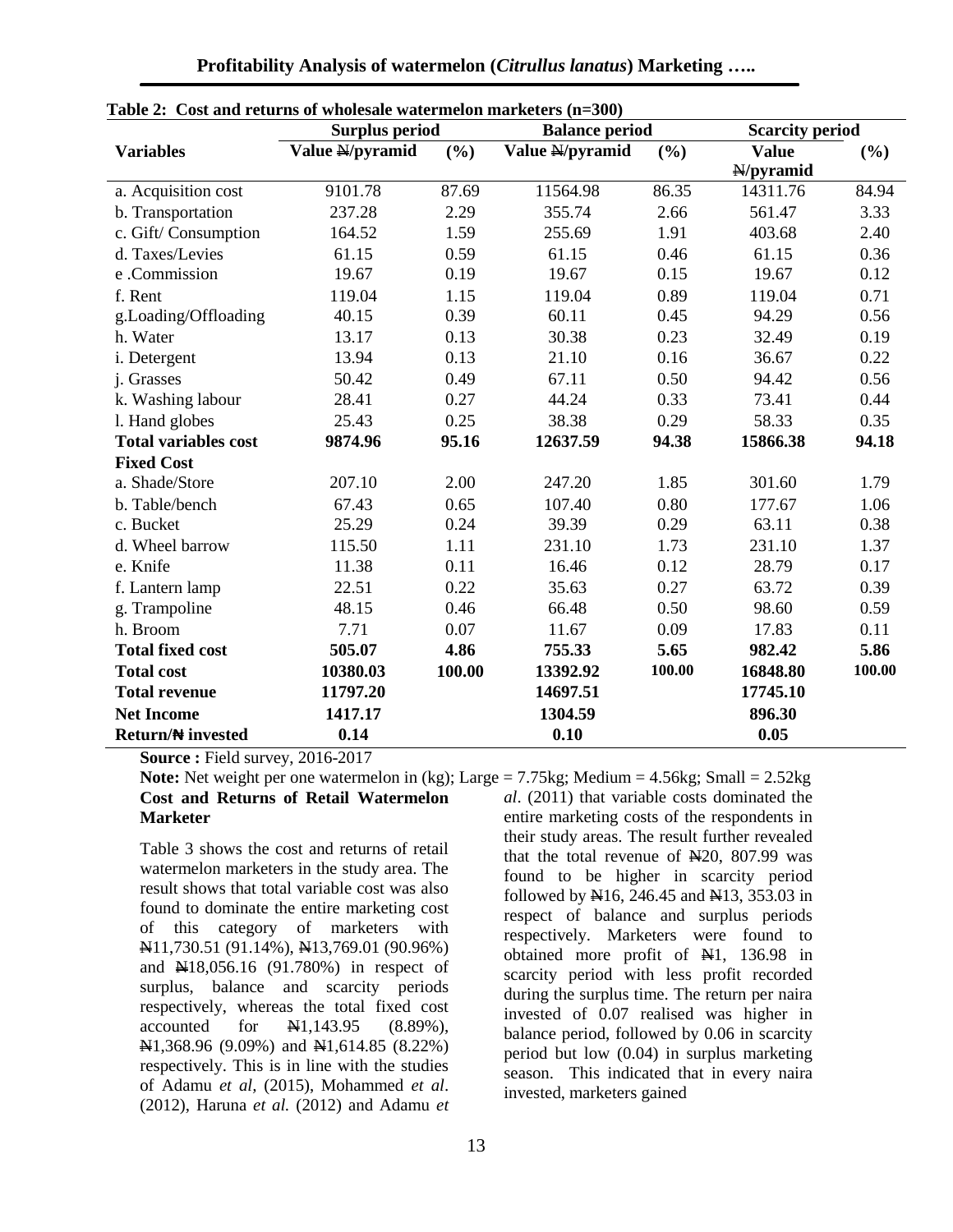|                             | <b>Surplus period</b> |                        | Cost and Tetams of Tetam watermefon marketers (n=500)<br><b>Balance period</b> | <b>Scarcity period</b> |              |        |
|-----------------------------|-----------------------|------------------------|--------------------------------------------------------------------------------|------------------------|--------------|--------|
| <b>Variables</b>            | <b>Value</b>          | (%)<br>Value N/pyramid |                                                                                | (%)                    | <b>Value</b> | (%)    |
|                             | H/pyramid             |                        |                                                                                |                        | H/pyramid    |        |
| a. Acquisition cost         | 10472.45              | 81.34                  | 12283.50                                                                       | 81.14                  | 16234.95     | 82.53  |
| b. Transportation           | 366.89                | 2.85                   | 444.34                                                                         | 2.94                   | 555.58       | 2.82   |
| c. Gift/Consumption         | 304.43                | 2.37                   | 363.87                                                                         | 2.40                   | 459.58       | 2.33   |
| d. Taxes/Levies             | 34.14                 | 0.27                   | 34.14                                                                          | 0.23                   | 34.14        | 0.17   |
| e. Commission               | 17.96                 | 0.14                   | 17.96                                                                          | 0.12                   | 17.96        | 0.09   |
| f. Rent                     | 110.52                | 0.86                   | 110.52                                                                         | 0.73                   | 110.52       | 0.56   |
| g.Loading/offloading        | 101.05                | 0.79                   | 120.21                                                                         | 0.79                   | 151.00       | 0.77   |
| h. Water                    | 28.64                 | 0.22                   | 34.42                                                                          | 0.23                   | 42.26        | 0.22   |
| i. Detergent                | 28.06                 | 0.22                   | 33.98                                                                          | 0.23                   | 41.87        | 0.21   |
| j. Washing labour           | 54.81                 | 0.43                   | 68.32                                                                          | 0.45                   | 90.72        | 0.46   |
| k. Polythene                | 161.56                | 1.26                   | 191.08                                                                         | 1.26                   | 230.66       | 1.17   |
| 1. Hand globes              | 50.00                 | 0.39                   | 66.67                                                                          | 0.44                   | 87.50        | 0.45   |
| <b>Total variables cost</b> | 11730.51              | 91.14                  | 13769.01                                                                       | 90.96                  | 18056.16     | 91.78  |
| <b>Fixed Cost</b>           |                       |                        |                                                                                |                        |              |        |
| a. Shade/Store              | 378.47                | 2.94                   | 427.04                                                                         | 2.82                   | 427.04       | 2.17   |
| b. Table/Bench              | 329.29                | 2.56                   | 379.85                                                                         | 2.51                   | 453.39       | 2.31   |
| c. Bucket                   | 87.07                 | 0.68                   | 100.00                                                                         | 0.70                   | 114.87       | 0.58   |
| d. Knife                    | 52.08                 | 0.41                   | 60.82                                                                          | 0.40                   | 71.53        | 0.36   |
| e. Lantern                  | 76.36                 | 0.59                   | 96.60                                                                          | 0.64                   | 124.30       | 0.63   |
| f. Umbrella                 | 194.40                | 1.51                   | 268.90                                                                         | 1.78                   | 371.43       | 1.90   |
| g. Broom                    | 26.28                 | 0.20                   | 35.75                                                                          | 0.24                   | 52.29        | 0.27   |
| <b>Total fixed cost</b>     | 1143.95               | 8.89                   | 1368.96                                                                        | 9.09                   | 1614.85      | 8.22   |
| <b>Total cost</b>           | 12874.46              | 100.00                 | 15137.97                                                                       | 100.00                 | 19671.01     | 100.00 |
| <b>Total revenue</b>        | 13353.03              |                        | 16246.45                                                                       |                        | 20807.99     |        |
| <b>Net income</b>           | 478.57                |                        | 1108.48                                                                        |                        | 1136.98      |        |
| <b>Return/N</b> invested    | 0.04                  |                        | 0.07                                                                           |                        | 0.06         |        |

**Table 3: Cost and returns of retail watermelon marketers (n=300)**

**Source : Field survey, 2016-2017** 

**Note:** Net weight per one watermelon in (kg); Large = 7.75kg; Medium = 4.56kg; Small = 2.52kg

## **Table 4: Constraints to watermelon marketing (n=300)**

| <i><b>*Contraint Levels</b></i>   |      |      |           |              |                   |           |                 |  |  |  |
|-----------------------------------|------|------|-----------|--------------|-------------------|-----------|-----------------|--|--|--|
| <b>Constraints</b>                | VS   | S    | <b>NS</b> | <b>Total</b> | <b>Mean Score</b> | <b>SD</b> | Rank            |  |  |  |
| Inadequate credit facilities      | 120  | 155  | 25        | 505          | 1.68              | 0.62      | $5^{\text{th}}$ |  |  |  |
|                                   | (40) | (52) | (8)       |              |                   |           |                 |  |  |  |
| Poor market arrangement and       | 48   | 144  | 108       | 660          | 2.20              | 0.69      | $1^{\rm st}$    |  |  |  |
| information                       | (16) | (48) | (36)      |              |                   |           |                 |  |  |  |
| Pilfering and theft               | 61   | 147  | 92        | 631          | 2.10              | 0.71      | 2 <sup>nd</sup> |  |  |  |
|                                   | (20) | (49) | (31)      |              |                   |           |                 |  |  |  |
| Lack of uniform weight and        | 80   | 143  | 77        | 597          | 1.99              | 0.72      | 3 <sup>rd</sup> |  |  |  |
| measures                          | (27) | (48) | (26)      |              |                   |           |                 |  |  |  |
| Inadequate research and extension | 128  | 122  | 50        | 522          | 1.74              | 0.73      | 4 <sup>th</sup> |  |  |  |
| services                          | (43) | (41) | (17)      |              |                   |           |                 |  |  |  |

**Source : Field survey 2016-2017**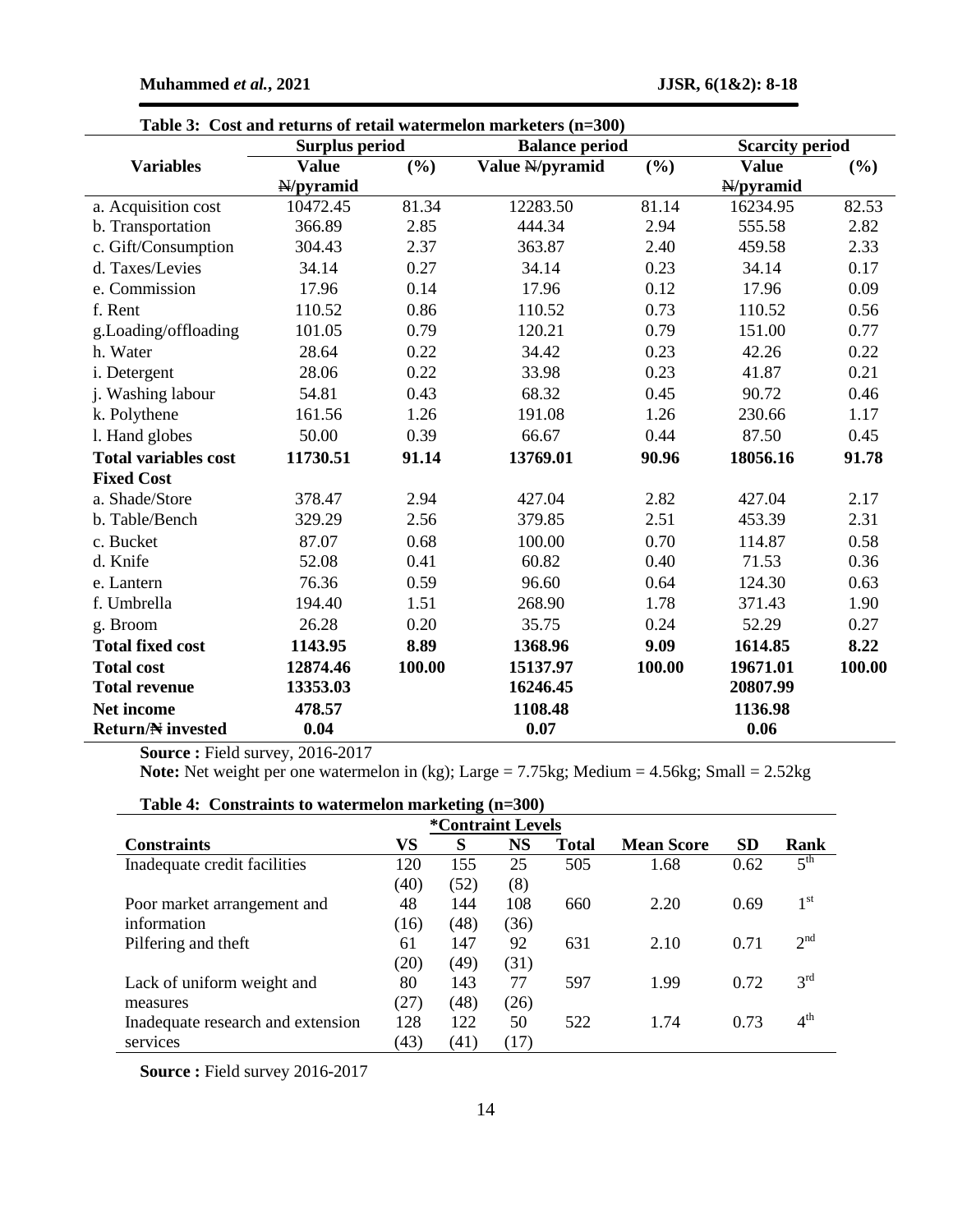**Note : \***Multiple réponses were recorded ; and figures in parentheses are percentages of the

frequemcies **SD :** Standard Deviation, **VS**= Serious, **S**= Serious and **NS**= Not Serious 0.4kobo, 0.7kobo and 0.6kobo profits in respect of surplus, balance and scarcity periods respectively. This is lower than 0.30 as reported by Adamu *et al*. (2015); 0.23 by Mohammed *et al.* (2012); and 0.16 by Sajo (2015); in surplus, balance and scarcity periods respectively. Therefore, the result showed that the marketing of watermelon in both wholesale and retail categories was profitable, but wholesalers realised more than their retail counterparts.

## **Constraints Associated with Watermelon Marketing**

The problems associated with the marketing of Water melon in the study area were presented in Table 4. These problems include;

*1. Inadequate credit facilities:* The provision of credit facilities to watermelon marketers assist them directly or indirectly to improve their marketing activities. As shown in Table 4, inadequate credit facilities are one of the constraints affecting the marketers with the mean score of 1.68 and ranked  $10<sup>th</sup>$  in the series of problems associated with watermelon marketing in the study area. This could be attributed to problem of access to credit institutions, high interest rate, untimely or delay in credit disbursement, lack of collateral and insufficient information on how to secure the credit. Thus, these factors may affect the expansion and development of watermelon marketing as a result of low capital for investment in the business. This is similar to findings of Mohammed *et al*. (2012) and Atman*, et al* (2007) in Profitability of Tomato Production and Marketing in Yamaltu-Deba LGA, Gombe State Nigeria, who reported that lack of credit facilities affected the orange and onion marketers in their study areas and were found to ranked 1<sup>st</sup> and 2<sup>nd</sup> respectively.

*2. Poor marketing arrangement and information:* Poor marketing arrangement and inadequate information may lead to lower prices of watermelon, which sometimes makes marketer loss market for their produce. This loses may be as a result

of perishability and bulky nature of the commodity which discourage the traders from increasing quantity of goods they purchase for their market investments. The result in Table 4 indicated that, nearly all the respondents viewed poor marketing arrangement and inadequate information as the  $2<sup>nd</sup>$  most important problem facing the sweet melon and watermelon marketing in the study area. The result further recorded the mean score of 2.20 with respect to the problem, implying that without proper marketing arrangement and adequate information on commodity prices, marketers are likely to be cheated as some middlemen will capitalize on these short comings to offer less attractive prices, hence may result to disincentive towards boosting the marketing of watermelon in the study area. The result is contrary to the findings of Taphee *et al*. (2015); Adamu *et al*. (2015); Saleh (2015); Sajo (2015); Mohammed *et al*. (2014); Adamu *et al*. (2011) and Yohanna (2006) as none of them reported this as part of the respondents' problems in their studies. *3. Pilfering and theft of the product:* Pilfering and theft of watermelon was found

to be among the major problems faced by the marketers in the study area. The result revealed that nearly all the marketers complained on the problem of theft and pilfering of products. The problem was ranked  $4<sup>th</sup>$  with mean score of 2.10. This is also in line with study of Adamu *et al*. (2015), but contrary to the findings of Taphee *et al*. (2015), Sajo (2015); Mohammed *et al.* (2014); Adamu *et al.* (2011) and Yohanna (2006) as none of them reported this as part of the respondents' problems in their studies.

*4. Lack of uniform weight and measures:*  Most markets use different type of measures for fruits and vegetables marketing, which ranges from bags, baskets, and tins. Other measures include estimation by size, number (quantity) and grades (quality) to determine the produce price. Weights are rarely used especially in marketing of fruits and vegetables except in few cities of Nigeria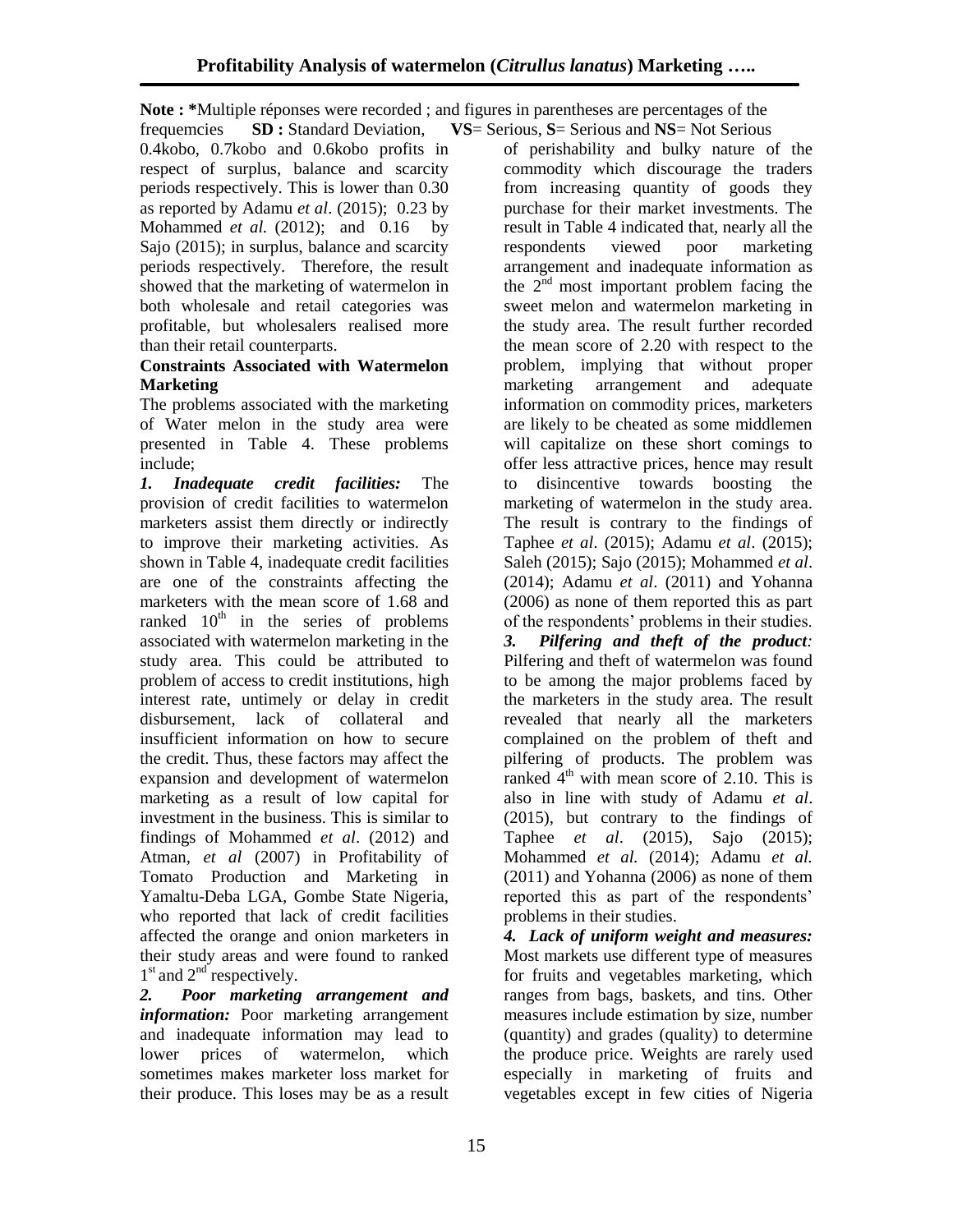and other developed countries (Mohammed *et al.,* 2012). Prices are usually determined by haggling and price paid depends upon the bargaining power of the buyer, or his/her social status. Thus, the result showed that watermelon marketers face the problem of uniform weights and a measure in quantifying and fixing price for their produce and were found to rank the 5<sup>th</sup> with a mean score of 1.99. This result agrees with the findings of Taphee *et al*. (2015), who reported that lack of standard unit of measurement which ranked as  $3<sup>rd</sup>$  was among the major problems faced by Okra marketers in Jalingo metropolis of Taraba State, Nigeria. The result is contrary to the works of Adamu *et al*. (2015); Sajo (2015); Mohammed *et al.* (2014); Adamu *et al.* (2011) and Yohanna (2006) as none of them reported this as part of the respondents' problems in their studies.

*5. Inadequate research and extension services:* Until recently, there are few researches being conducted on fruits and vegetable marketing in the study area, as most of the researchers geared towards producing more than thinking about how to market it. Nowadays, a marketer needs to know much about new technologist of marketing agricultural produce due to their perishable and bulky nature. Thus there is need for consumers' demands and preferences, new storage and preservation technologies as well as how to handle and package the products to reduce loses in the marketing of fruits and vegetables for better returns. This can only be achieved through the use of well-trained extension workers which is lacking. The result revealed that watermelon marketers encountered the problems of inadequate research and extension services which ranked the  $9<sup>th</sup>$  with the mean score of 1.74, hence lack of new innovations on marketing of the produce in the study area. This problem was found to affects the marketing of watermelon in the study area, hence lead to lower profit among the marketers in the business. Thus, this is contrary to the findings of Taphee *et al*. (2015); Adamu *et al*. (2015); Sajo (2015); Mohammed *et al.* (2014); Adamu *et al.*

(2011) and Yohanna (2006) as none of them reported this as part of the respondents' problems in their studies.

#### **Conclusion and Recommendations**

In conclusion, the result indicated that water melon marketing was profitable in both wholesale and retail categories with wholesale marketers receiving the higher net income and the higher returns per capital invested in surplus period. Poor marketing arrangement and information, Pilfering and theft of products as well as Lack of uniform weight and measures were the major problems faced by water melon marketers in the study area. The study therefore, recommended that marketers' associations and stakeholders should employ the services of security personnel to ensure the provision of adequate security facilities such as market vigilante, secured ware houses, firefighting machineries etc. in the markets to reduce loses as a result of pilfering and theft as well as those caused by other security negligence. There also need to establish public research and development programs to improve management practice, particularly the use of new available technology for timely disposal, processing and efficient marketing.

#### **References**

- Adamu, Y. (2015). Comparative Analysis of the Water Melon and Sweet Melon Production Among Farmers in Gombe and Bauchi States, Nigeria. Unpublished Ph.D. Thesis submitted to the Department of Agricultural Economics, Modibbo Adama University of Technology Yola, Adamawa State, Nigeria. 139pp.
- Adamu, Y., Babawuro, A. and Hamidu, K. (2011). Profitability of Watermelon Production and Marketing in Kirfi Local Government Area of Bauchi State, Nigeria. Proceedings of 25<sup>th</sup> Annual National Conference of FAMAN held at Federal College of Agriculture Akure, Ondo State, Nigeria. Pp. 231 – 236.
- Adamu, Y., Mohammed, S. Y. and Hamidu, K. (2015). Analysis of Profitability of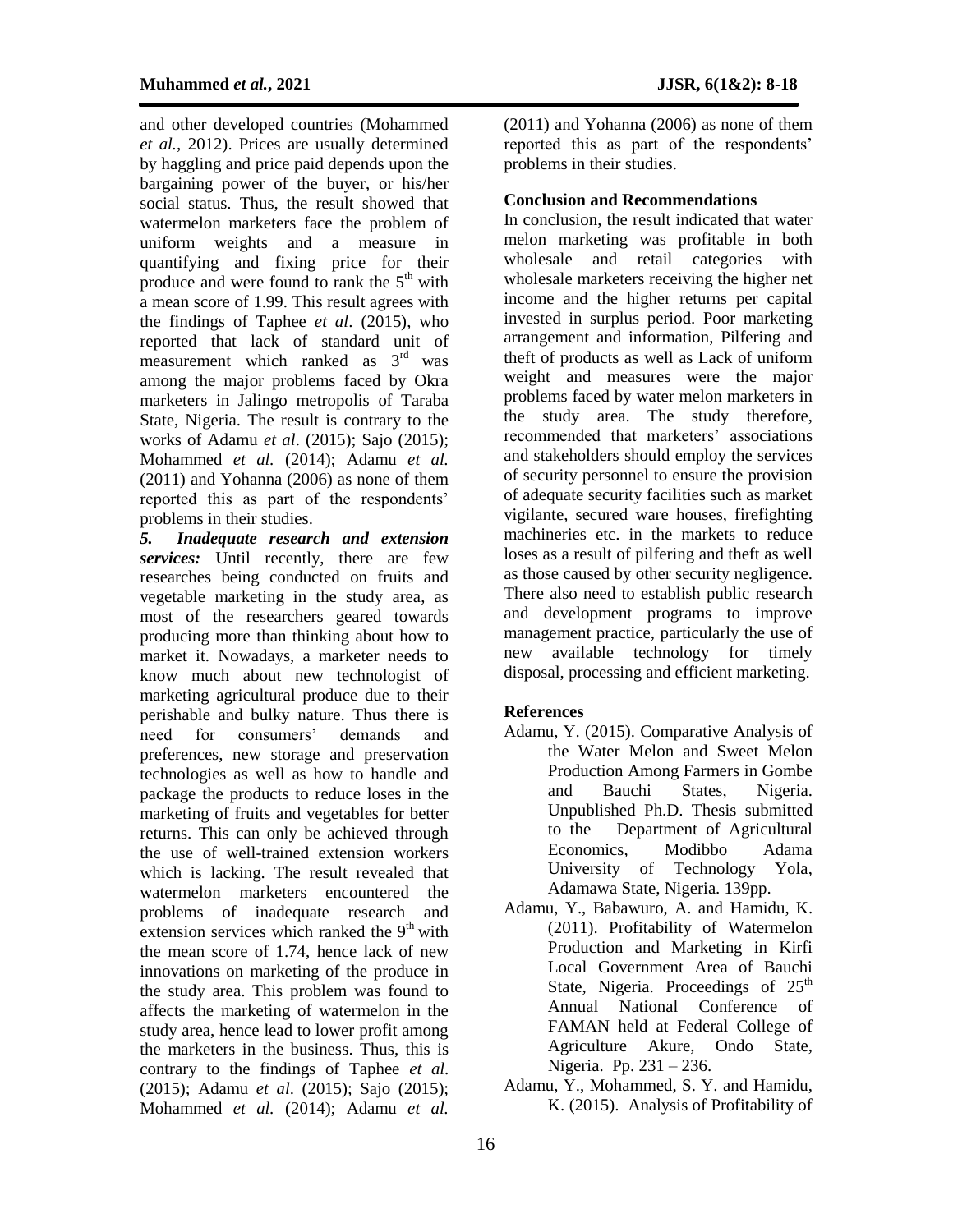Sweet melon marketing in Gombe Metropolis, Gombe State, Nigeria. *Journal of Agricultural Economics and Social Sciences.* **1**: 144 – 150.

- Adesina, S. A. (2013). Marketing Analysis of Pineapple in Surulere and Ogo-Oluwa Local Governments Area of Oyo-State, Nigeria*. Journal of Science & Technology*, **8**: 1115 – 1131.
- Alamu, J. F. and Olukosi, J. O. (2010). Simplified Research Methodology: Principles and Practice (revised edition), Zaria, Great Glory Publishers, Pp 130
- Atman, F. M. (2008). Economics of Tomato Production and Marketing in Yamaltu-Deba LGA. Gombe State. unpublished M.Sc. Thesis submitted to Abubakar Tafawa Balewa University Bauchi, 99pp.
- Atman, F. M., Haruna, U. and Sani, R.M. (2007). Profitability of Tomato Production and Marketing in Yamaltu-Deba LGA, Gombe State Nigeria. Proceedings of the  $9<sup>th</sup>$  Annual National Conference of Nigerian Association of Agricultural Economics (NAAE), November  $5^{\text{th}}$  – 8<sup>th</sup>, ATBU Bauchi, pp. 185 – 188.
- Bakari, U. M. and Usman, J. (2013). Marketing of Some Selected Vegetables: In Yola- North and South Local Government Areas of Adamawa State, Nigeria. *The International Journal of Engineering and Science.* 2: 13 – 17.
- Bartlett, J. E., Kotrilik, J. W. and Higgins, C. C., **(**2001). Organisational Research, Determining Appropriate Sample Size in Survey Research. *Information Technology, Learning and Performance Journal*. (1): 5 – 12
- BSADP (2009). Progress and Achievement in Agriculture. Bauchi State Agricultural development Project. BSADP (2009). Ramadan Press Ltd. 55pp
- BSADP (2004). Agriculture in Bauchi State: Progress and Achievement at a Glance, Bauchi State Agricultural

Development Programme BSADP (2004). Progress report 25pp.

- GOSEEDS (2010). Gombe State Economic Empowerment and Development Strategy: GOSEEDS,  $(2010)$ . Handbook, Abuja, Dandafid Nig. Ltd, pp 48.
- Irtwange, S.V. (2006). "Maturity, Quality and Marketing of Fruits and Vegetables" *Interna- tional Journal of Agricultural Engineering,* 7: 154 – 167.
- Mohammed, A. B. and Adamu, N. (2012). Marketing of Fresh and Dried Tomato in Kano Metropolis, Nigeria. *Savannah Journal of Agriculture*. Faculty of Agriculture, Bayero University. 7: 1234 – 1249.
- Mohammed, S. Y. (2010). Economic Analysis of Orange Marketing in Gombe metropolis, Gombe State, Nigeria. Unpublished M.Sc. Thesis submitted to the Department of Agricultural Economics, Abubakar Tafawa Balewa University of Technology Bauchi, Bauchi State, Nigeria, 89pp.
- Mohammed, S. Y., Haruna, U. and Adamu, Y. (2012). Cost and Returns of Orange Marketing in Gombe Metropolis, Gombe State, Nigeria. *Journal of agricultural Science and Technology Research*, 11: 141 – 147.
- Mohammed, S. Y., Salawu, J. A. and Adamu, Y. (2014). Socio-economic Characteristics and Marketing Margin of Orange Marketers in Gombe Metropolis, Gombe State-Nigeria. *Journal of Scientific Research*, 1: 36 – 42.
- N.P.C. (2006). Annual Statistical Abstract on Nigeria Population Census, Abuja, NPC, pp 22.
- Nnamdi, A. (2000). Research Methodology in the Behavioural Sciences, Lagos, Longman Nigeria Plc, Pp 194.
- Olukosi, J. O., Isitor, S. U. and Ode, M. O. (2005). Introduction to Agricultural Marketing and Price: Principles and Appliances, Abuja, Living Books Publishers Company, 120pp.